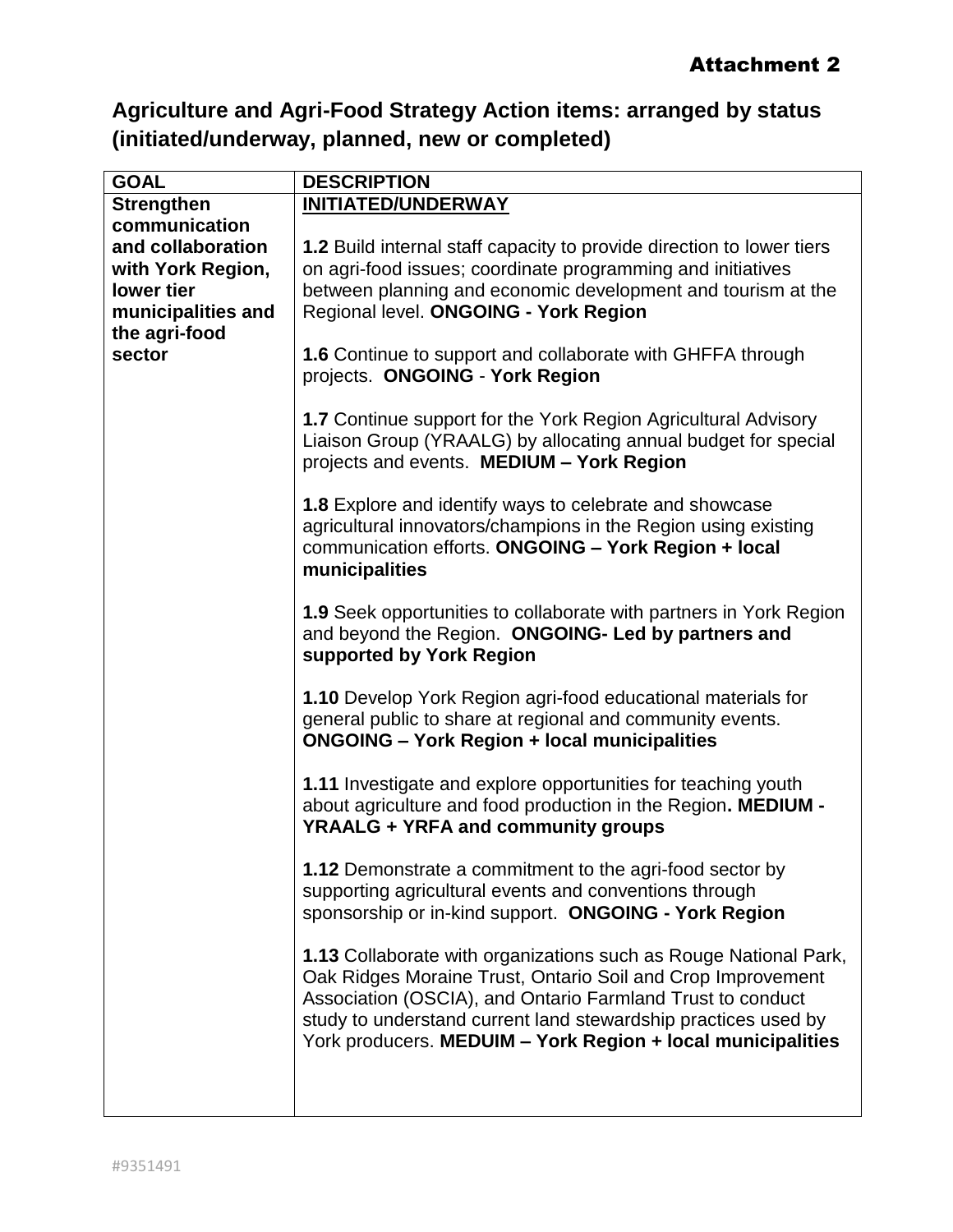|                                                                                  | <b>PLANNED</b>                                                                                                                                                                                                                                                                                                                           |
|----------------------------------------------------------------------------------|------------------------------------------------------------------------------------------------------------------------------------------------------------------------------------------------------------------------------------------------------------------------------------------------------------------------------------------|
|                                                                                  | 1.4 Create a directory/resource that includes names and contact<br>information of producers in the Region; to be used by the Region<br>for collecting employment data. MEDIUM - York Region                                                                                                                                              |
|                                                                                  | 1.5 Create annual opportunity to collect feedback from the agri-<br>food sector to strengthen York Region staff and Council's<br>understanding of farm and food businesses and their needs by<br>engaging with local famers and agri-food experts. MEDIUM -<br><b>York Region</b>                                                        |
|                                                                                  | <b>COMPLETED</b>                                                                                                                                                                                                                                                                                                                         |
|                                                                                  | 1.1 Create a York Region agri-food specialist role dedicated to<br>supporting growth of existing businesses, attracting new<br>investments and promoting the Agri-food sector in York Region.<br><b>SHORT TERM- York Region</b>                                                                                                          |
|                                                                                  | <b>1.3</b> Develop a communication roadmap/strategy to ensure open<br>and transparent communication pathways. SHORT TERM- York<br><b>Region</b>                                                                                                                                                                                          |
| <b>Support agri-food</b>                                                         | <b>INITIATED/UNDERWAY</b>                                                                                                                                                                                                                                                                                                                |
| sector through<br>integrated land use<br>planning and<br>economic<br>development | 2.1. At next review, update York Region's Official Plan to conform<br>and align with recent changes to the Greenbelt Plan, Growth Plan<br>and Oak Ridges Moraine Plan (2017 updates) - MEDIUM - York<br><b>Region+ local municipalities</b>                                                                                              |
|                                                                                  | 2.2. Prior to next Official Plan review, conduct a Land Evaluation<br>and Area Review (LEAR) study to collect updated data on quality<br>of soils, fragmentation, conflicting uses and production in York<br>Region. MEDIUM - York Region+ local municipalities                                                                          |
|                                                                                  | <b>2.3</b> Through the Municipal Comprehensive Review, review York<br>Region's Official Plan (and lower tier plans) related to overall<br>agricultural strategies, land use policies, acceptable uses, as well<br>as application processes and development fees to ensure they<br>encourage. ONGOING - York Region+ local municipalities |
|                                                                                  | 2.7 Recognize and acknowledge the agri-food sector's role as an                                                                                                                                                                                                                                                                          |
|                                                                                  | economic driver in the Region through updates to plans and<br>policies. MEDIUM - York Region                                                                                                                                                                                                                                             |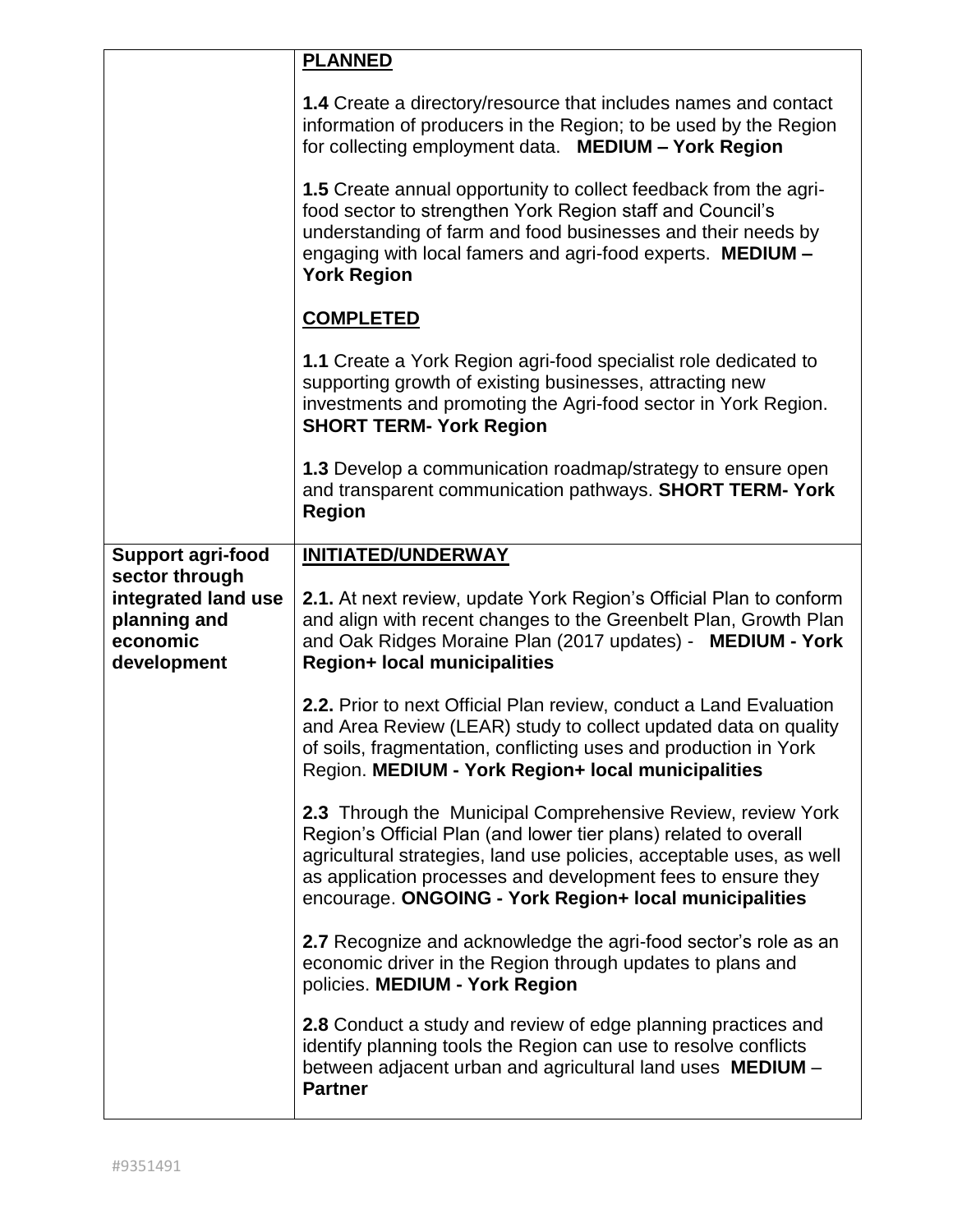|                                                | <b>2.9</b> Monitor the province's development of Agricultural Impact<br>Assessment (AIA) guidelines and provide feedback through<br>consultation with planning staff and other relevant stakeholders -<br><b>ONGOING - York Region+ local municipalities</b>        |
|------------------------------------------------|---------------------------------------------------------------------------------------------------------------------------------------------------------------------------------------------------------------------------------------------------------------------|
|                                                | <b>PLANNED</b>                                                                                                                                                                                                                                                      |
|                                                | 2.5 Conduct a review of policies and regulations related to<br>environmental performance of food processing operations within<br>the Region. SHORT- York Region                                                                                                     |
|                                                | <b>NEW</b>                                                                                                                                                                                                                                                          |
|                                                | <b>2.4 NEW:</b> Conduct a study that investigates innovative financial<br>mechanisms that incentivize producers and land owners to keep<br>land in agricultural production. MEDIUM - York Region+ local<br>municipalities                                           |
|                                                | 2.10 Encourage the lower tier municipalities to develop and<br>implement an Agricultural Community Improvement Plan (CIP) to<br>incentivize on-farm diversification and value-added operations. -<br><b>ONGOING</b> - local municipalities                          |
|                                                | 2.11 Create factsheets and accessible materials to help agri-food<br>stakeholders interpret land use policies- ONGOING - York<br><b>Region+ Municipalities</b>                                                                                                      |
|                                                | <b>COMPLETED</b>                                                                                                                                                                                                                                                    |
|                                                | 2.6 Participate in the upcoming consultation and review for the<br>Greater Golden Horseshoe's Agricultural System policies (led by<br>OMAFRA) - MEDIUM - York Region+ local municipalities                                                                          |
| <b>Support increased</b><br>capacity for value | <b>INITIATED/UNDERWAY</b>                                                                                                                                                                                                                                           |
| added processing<br>and support<br>services    | 3.2 Establish an agri-entrepreneur mentor program in conjunction<br>with the York Small Business Enterprise Centre to support existing<br>and potential entrepreneurs with mentoring and business<br>guidance. MEDIUM ONGOING York Region + local<br>municipalities |
|                                                | <b>NEW</b>                                                                                                                                                                                                                                                          |
|                                                | 3.1 Develop and implement a Food Processing Action Plan that<br>demonstrates York Region is 'open for business' to attract and<br>retain food processing businesses. MEDIUM York Region + local<br>municipalities                                                   |
|                                                |                                                                                                                                                                                                                                                                     |

 $\overline{1}$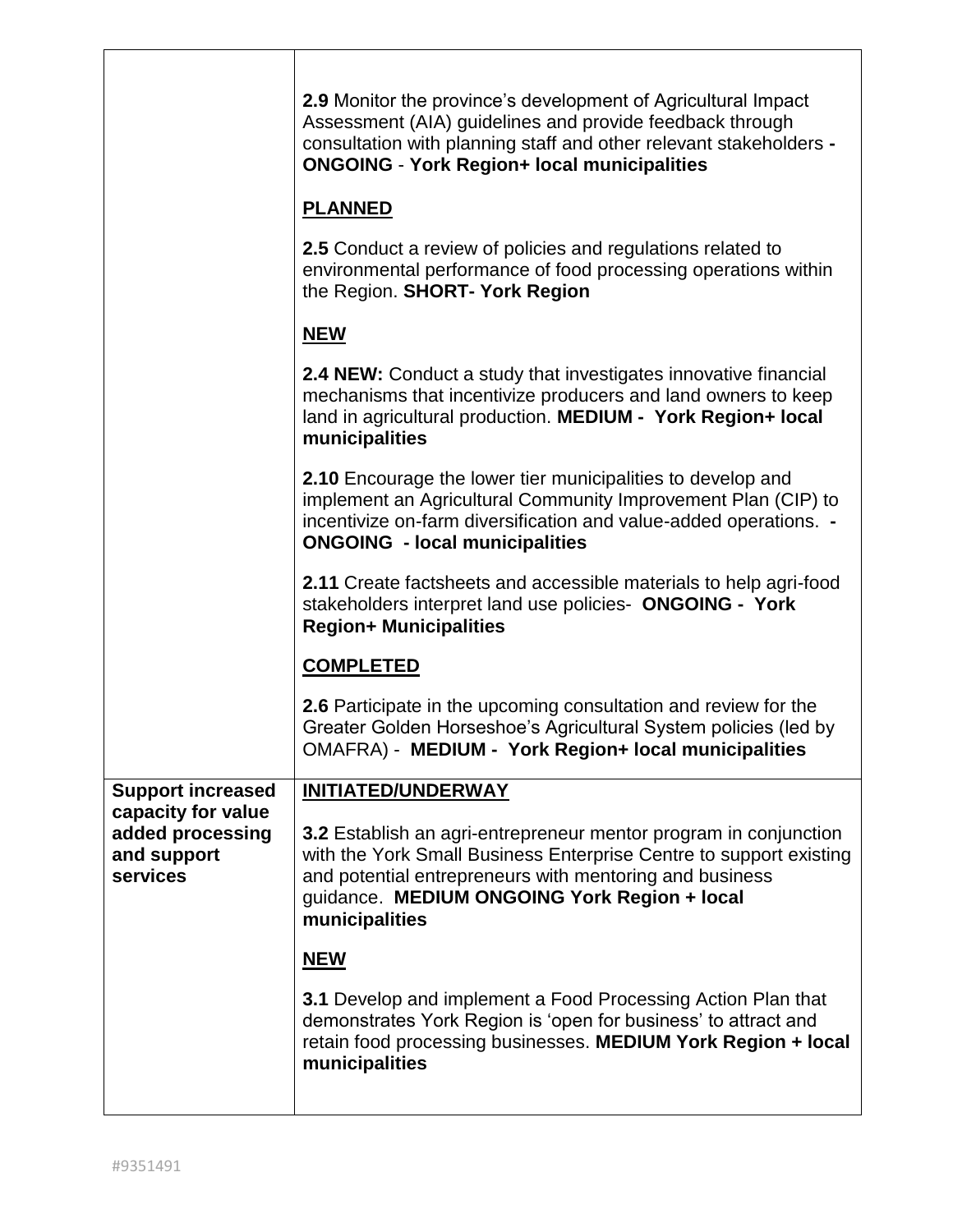|                                                                                                                             | 3.3 Investigate and identify opportunities to develop a regional<br>food incubator/hub to support fruit and vegetable value-adding<br>opportunities to increase farm revenue. LONG- York Region +<br>local municipalities                                                                               |
|-----------------------------------------------------------------------------------------------------------------------------|---------------------------------------------------------------------------------------------------------------------------------------------------------------------------------------------------------------------------------------------------------------------------------------------------------|
| Leverage within                                                                                                             | <b>INITIATED/UNDERWAY</b>                                                                                                                                                                                                                                                                               |
| the GTA and<br>proximity to<br>customers through<br>direct farm<br>marketing to meet<br>demand for local<br>food production | 4.1 Facilitate the revitalization of the York Farm Fresh<br>Organization to support the growth of York's agri-food sector and<br>demand for farm-direct production. ONGOING - York Region +<br><b>Municipalities</b>                                                                                    |
|                                                                                                                             | 4.3 Continue to support and encourage the provision of<br>community gardens and/or urban agriculture projects that promote<br>agricultural awareness in settlement/urban areas. ONGOING -<br>York Region+ local municipalities                                                                          |
|                                                                                                                             | 4.4 Support the development of agri-tourism programming such as<br>"Farm Tour Hikes". ONGOING - York Region                                                                                                                                                                                             |
|                                                                                                                             | 4.6 Revisit York Region's Food Charter and broaden support<br>across the agri-food sector. ONGOING - York Region + local<br><b>Municipalities</b>                                                                                                                                                       |
|                                                                                                                             | 4.8 Facilitate relationship building between producer, processors<br>and retail companies that support local food production (e.g.<br>Longos, Metro) MEDIUM - York Region                                                                                                                               |
|                                                                                                                             | 4.9 Communicate and promote opportunities to connect<br>producers with the local market. MEDIUM - York Region                                                                                                                                                                                           |
|                                                                                                                             | 4.10 Partner with Rouge National Urban Park and Toronto Region<br>Conservation to increase collaboration and learning amongst agri-<br>businesses and potential new entrants into agri-tourism through<br>hikes, education programs and/or peer-to-peer learning groups.<br><b>MEDIUM - York Region</b> |
|                                                                                                                             | <u>NEW</u>                                                                                                                                                                                                                                                                                              |
|                                                                                                                             | 4.5 Raise awareness around the diversity of production and<br>processing found in the Region through promotional materials<br>(e.g. Ontario's 'soup and salad bowl' in the Holland Marsh; world<br>crop production). ONGOING - York Region                                                              |
|                                                                                                                             | 4.7 Develop local food-sourcing policies for Regional facilities and<br>encourage other public sector agencies within the Region to adopt<br>similar policies. MEDIUM-York Region + local Municipalities                                                                                                |
|                                                                                                                             |                                                                                                                                                                                                                                                                                                         |